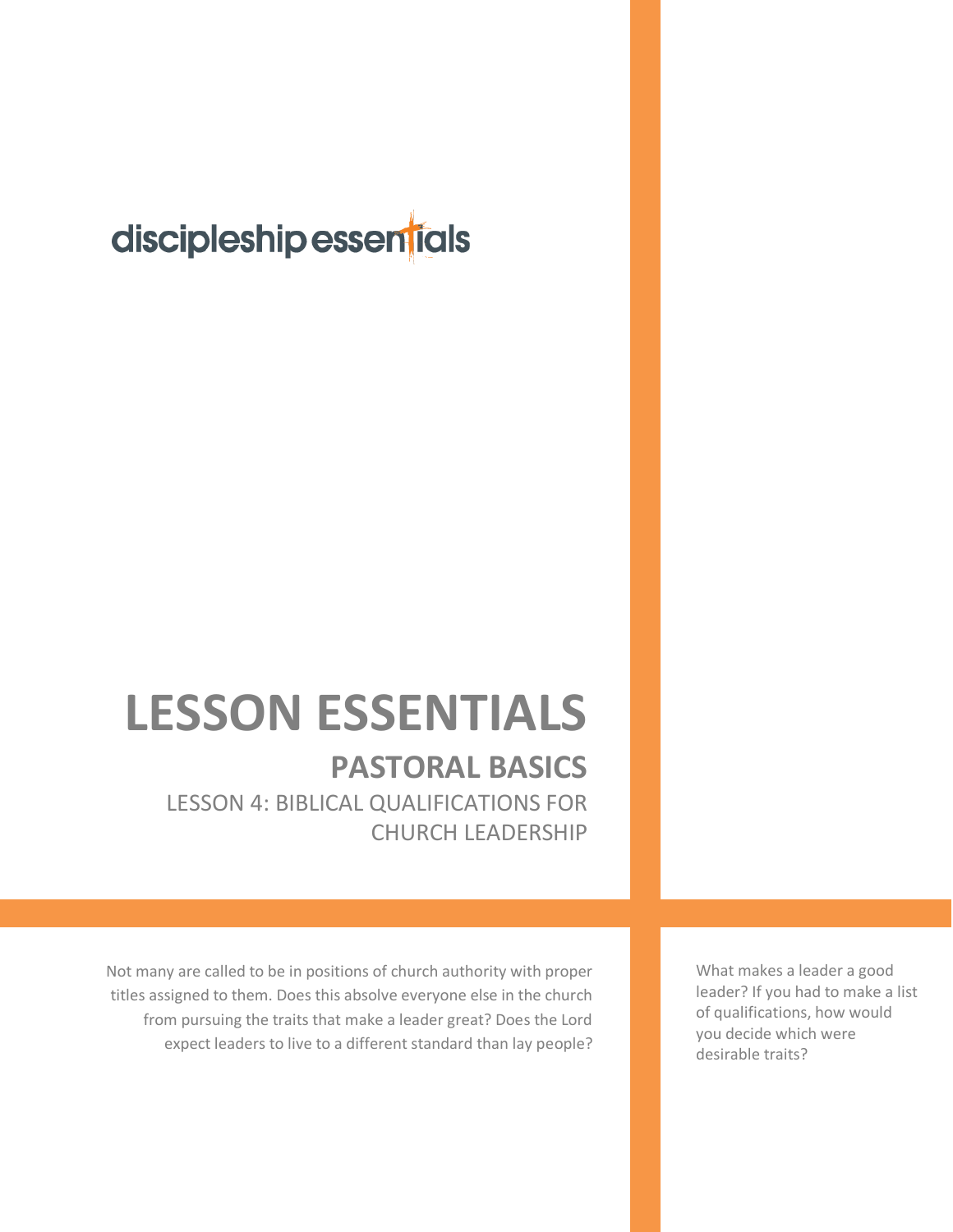The standards of the world for leadership are quite different from those that the Bible offers as ideal. The world pursues youth, beauty, charisma, power, and intellect. The Bible values humility, selfcontrol, loyalty, and goodness.

Not every person in your church who is characterized by these traits must become a leader, but every leader must be characterized by these traits!

Above reproach; faithful; a good spouse; a good parent; not rebellious; not self-willed, not quick-tempered; not addicted to wine; hospitable; selfcontrolled: do you know someone like this? Do these descriptions, and more as laid out in the books of Timothy and Titus, remind you of someone in your church? If so, are they in leadership? Maybe they should be.

The standards of the world for leadership are quite different from those that the Bible offers as ideal. The world pursues youth, beauty, charisma, power, and intellect. The Bible values humility, self-control, loyalty, and goodness. The world admires self-made men and women. The Bible affirms Spirit-led, Christ-centered men and women.

When choosing elders, deacons, pastors, or leaders for church ministries, selection committees ought to look at the Biblical qualifications laid out in scripture. These are not arbitrary, man-made preferences about who should be a leader: these are traits that godly men and women ought to possess before taking on leadership positions in the church body.

Clearly, no human will ever fully, constantly exude all of these, as we are still given to our sinful nature from time to time. However, you know, by looking at the people in your church circles, that there are some people who are more consistently characterized by these traits than others.

Are these traits 'natural' in that some people are simply born with them? Or, can we pursue and practice them? Obviously, these are God-given qualities that reflect His Spirit at work in our hearts, but where we are weak in hospitality, faithfulness, and stewardship (for example) can we work harder to become stronger in those areas or must we simply live with the particular qualities that the Lord has put into us? And if we can pursue those traits, should we only do so if we want a position of leadership? Is growing in these godly characteristics only necessary for those who want to develop their 'spiritual resume' or should every believer aim to grow in these traits?

Perhaps those are rhetorical questions as the Word of God makes it quite clear that we ought to all be pursuing godliness in the ways that are laid out as qualifications for church leadership. Not every person in your church who is characterized by these traits must become a leader, but every leader must be characterized by these traits! Colossians 3 is just one example of a list of godly traits that all believers must work to assume. We are to be compassionate, kind, loving, forgiving, humble, and teachable. This is true of every believer, not just those in leadership or those interested in leadership. Even if it is not your desire to ever have a title or a position, the church needs men and women who are known for their integrity and godly character.

You see, even if you never receive an official title or position of authority, you are always leading someone. In God's kingdom we are all like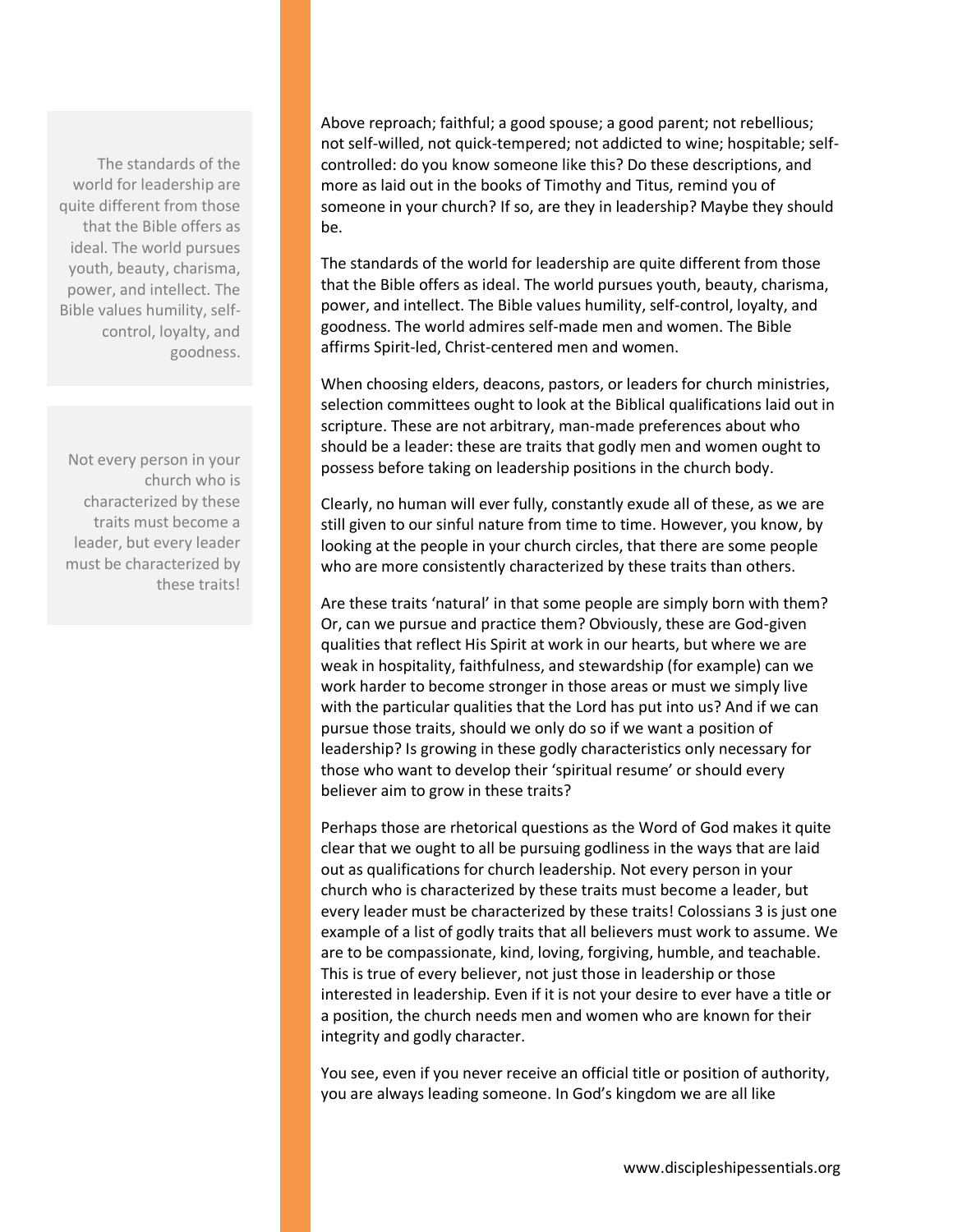members of a parade. There are people – leaders -- ahead of us who we watch and emulate. We see their godliness modelled for us and we follow their example. But there are also people behind us, too – children, new believers, struggling believers – who are watching our example and following our lead. This is awe-inspiring, and humbling, and we ought to not take the honour lightly. As we grow in grace others will notice and will be inspired by our example that the Holy Spirit is enabling us to live.

For those who are already in leadership positions, these passages listing the qualifications for leaders can be quite intimidating. No doubt you see your shortcomings, you know your weaknesses and failures, and you wonder if someone has made a mistake in putting you in a position of authority over anyone. Do not be discouraged! The Lord knows. He has knit you together and has poured out His Spirit upon you in ways that glorify Him and serve His purpose. Continue to humbly strive towards greater godliness, but never forget that it is the Lord that is at work within you, completing the work of godliness that He began (Philippians 1:6).

The Lord knew that we would struggle to know how to please Him and how to be men and women who serve and lead well. The world offers its opinion, and too often the church is tempted to follow its standard. But the Bible lays out a beautiful description of what greatness looks like in the kingdom of God and it is to be pursued by all who claim the name of Christ over their lives. He is the only one who ever masterfully displayed each of these traits. It is our great privilege to reflect even a portion of His character, and to have the promise that we will grow in His likeness.

Jesus is the only one who ever masterfully displayed each of these traits. It is our great privilege to reflect even a portion of His character, and to have the promise that we will grow in His likeness.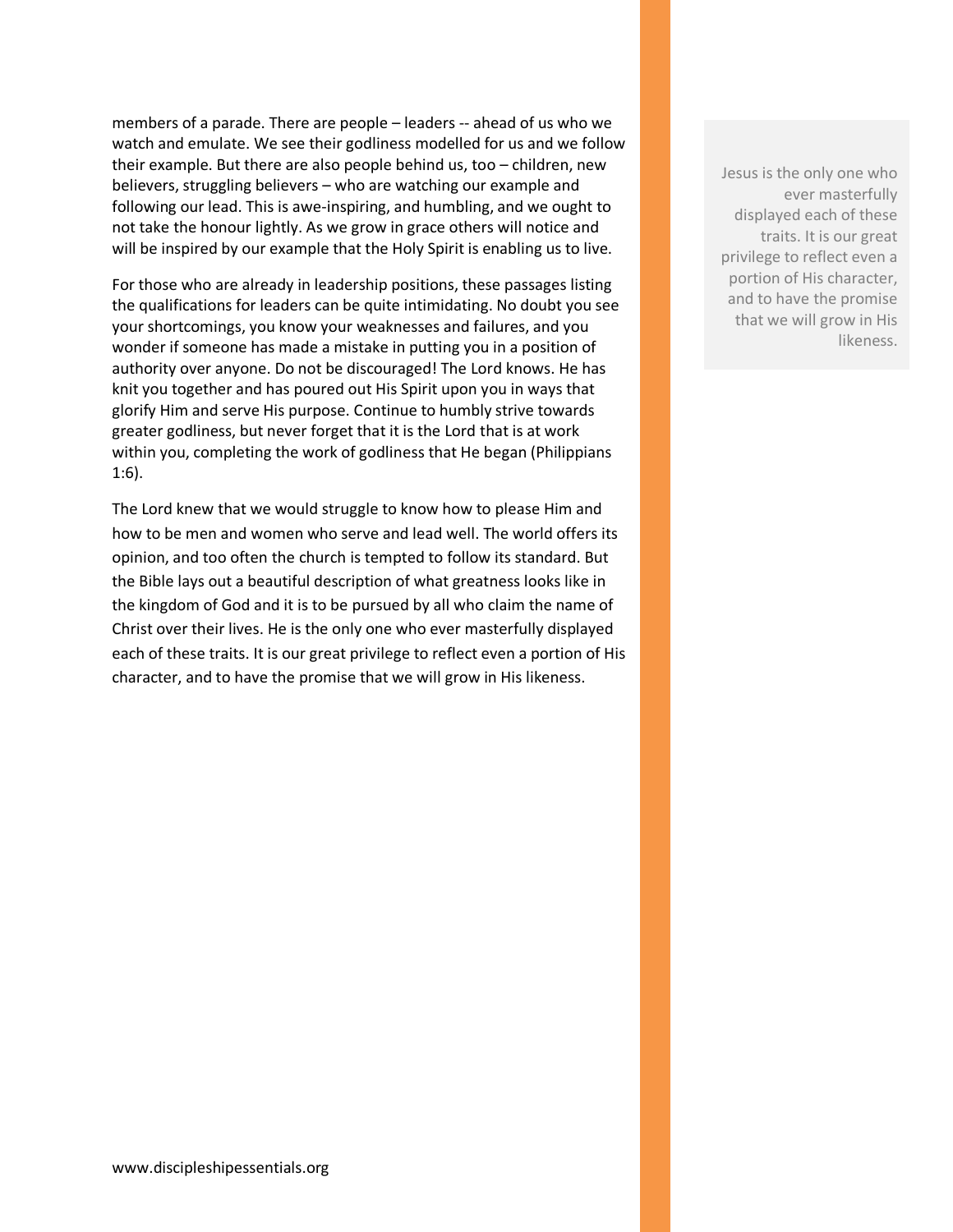#### IN REVIEW

- The world's standards for leadership are very different from the Bible's and we ought to be careful to not value and affirm the wrong kinds of traits in our church leaders.
- Whether or not you receive a title or position in your church, you are always a leader to someone, and, as such, you ought to pursue growth in these godly traits as well.
- Leaders who feel like failures need to be encouraged that it is the Lord who is at work in them making them more and more like Him. Sometimes the seed of those godly traits and a teachable spirit is enough to qualify you to be used by the Lord.